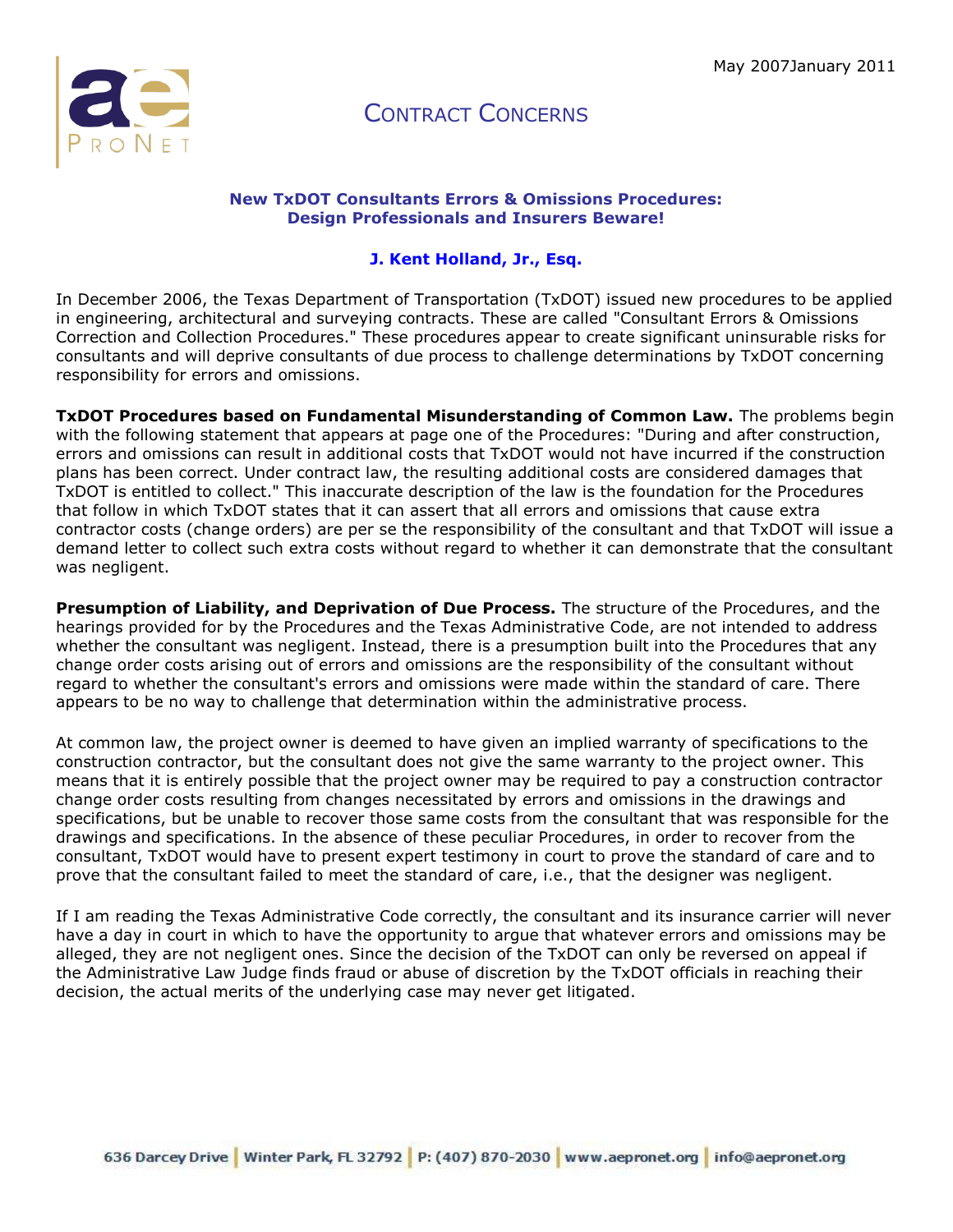

**Manipulating the Claims Process.** The effect of these Procedures is that every construction change order will become a potential claim by TxDOT against the consultant. In what may appear to be an effort to capture as much insurance coverage as possible for these "claims," the Procedures state that TxDOT will cooperate with the Consultant whose *"consideration of a deductible and number of occurrences per year may affect their preference for combining or staging payments related to one project. One total payment versus two or more separate payments may be preferred."* (Section 7.0)

Insureds must keep in mind that each change order that arises out of a unique negligent act, error or omission will be considered a separate "claim." Separate claims cannot be combined as suggested by TxDOT into a single claim to avoid the deductible applicable to each claim. Moreover, the consultant would be required to report each individual claim arising out of a change order promptly as it becomes aware of it. It is not permitted by the policy to withhold notice until it has combined a number of change order claims into one single large claim.

**Requiring Pre-payment of Change Order Costs before Administrative Review.** Another problem with the Procedures is that they appear to require the Consultant to pay change order costs demanded by TxDOT before an Administrative Review may be requested. In my view, this is a rather stunning deprivation of due process, particularly in view of the fact that most consultants do not have large assets and will not be able to pre-pay a "claim before defending against it.

**Contractual Liability Exclusion.** The insured consultant, and its insurance broker, should keep in mind that pursuant to the terms of the professional liability policy, coverage is only provided for claims arising out of the Consultant's negligent performance of professional services. Not all errors and omissions are deemed negligent at common law and consequently, at common law, a consultant is note deemed liable for costs or damages arising out of every error or omission. To the extent that the Consultant, by virtue of entering into a contract with TxDOT, becomes contractually liable for change order costs resulting from all errors and omissions instead of only negligent errors and omissions, coverage could be barred pursuant to the contractual liability exclusion of the professional liability policy.

**Warranty Exclusion.** It would appear that committing to these TxDOT Procedures could constitute a warranty of perfect, error-free services. Coverage for claims arising out of such a warranty may be excluded pursuant to the warranty exclusion of the policy.

**Unauthorized Compromise and Settlement.** In addition to the exclusions of the policy that make risks assumed by consultants under the new TxDOT procedures uninsurable, the Consultant should keep in mind that the Claims procedure of the policy establish a duty of the Consultant to cooperate with the insurance carrier and to not take any action that would compromise or settle any claim without prior notice to the insurance carrier.

By agreeing to the TxDOT Procedures, the consultant would appear to be forfeiting its rights to ordinary due process, thereby prejudicing the ability of the insurance carrier to adequately defend a claim, present expert testimony, and otherwise assert typical defenses showing it complied with the generally accepted standard of care. Such prejudice to the claims process set forth in the policy may be a basis for denying coverage under the policy.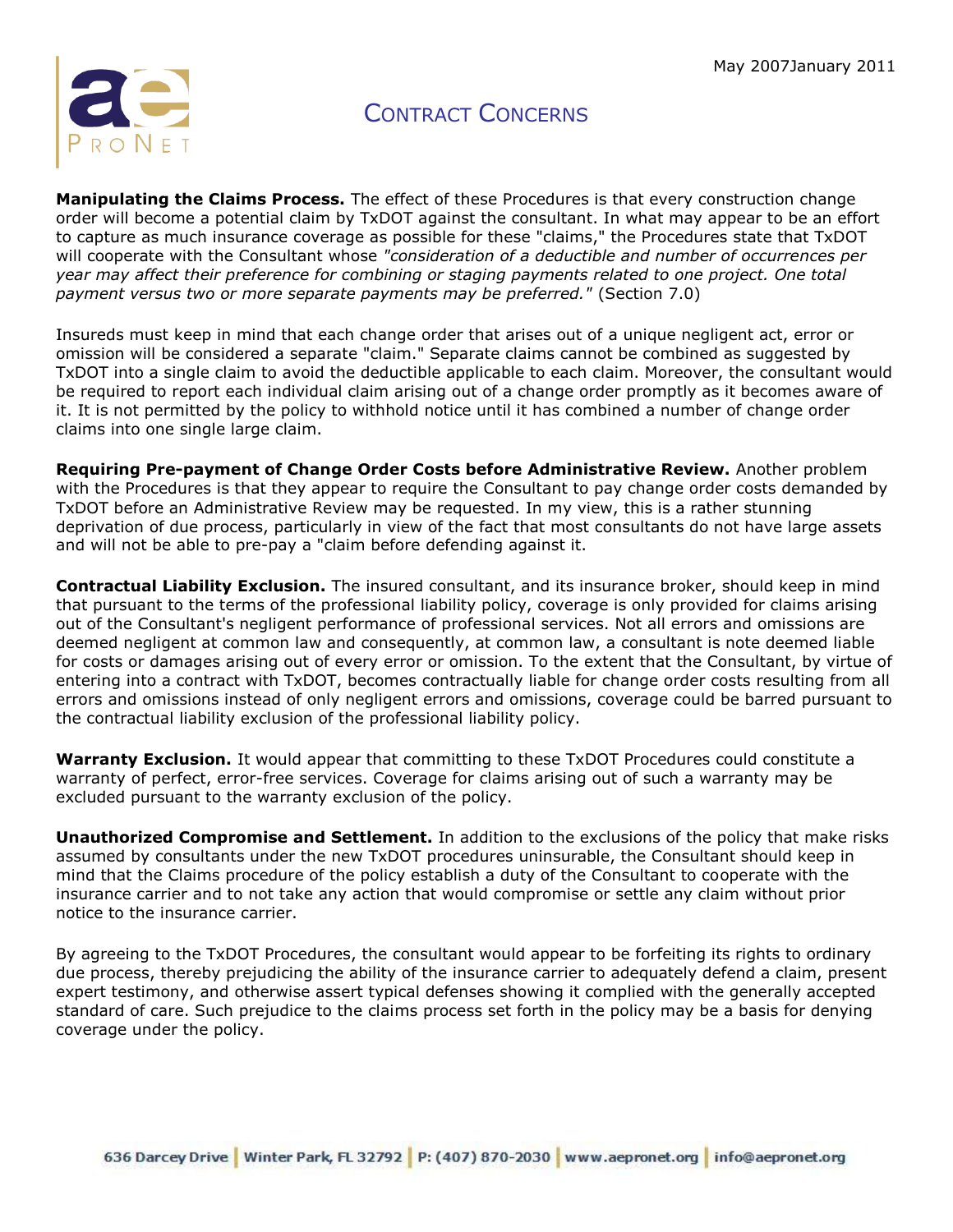

**Material Change in Risk Presented by Insured Consultant.** The insurance carrier will also be concerned that if a consultant must pay large change order costs to TxDOT, this may impact the financial ability of that consultant and thereby adversely affect its ability to satisfactorily perform services on other private projects on which insurance coverage is applicable.

A consultant's uninsured claims on TxDOT projects could materially change the risk that the consultant poses to the insurance carrier—even on projects not related to the TxDOT project. Such a material change may influence the carrier's underwriting decisions, including the decision to terminate or non-renew consultants that perform services for TxDOT under the new Procedures—or at a minimum, significantly increase the insurance premium to cover the increased risk exposure.

### **Additional Comments on Specific Language Include the Following:**

**2.0 Error and Omission Correction.** *"Consultants are responsible for promptly correcting errors and omissions without compensation…."*

On projects in most states (including Texas as far as I know), the question of whether or not a consultant will be compensated for correcting errors and omissions without compensation depends on the nature of the error and omission. When performing additional services as a result of errors and omissions in their initial drawings and specifications, consultants are often compensated for their time and effort – provided that their errors and omissions aren't deemed to have been negligent. There is no blanket rule depriving a consultant of such compensation. In fact, a project owner may deem it more cost-effective to pay for some redesign services along the way rather than attempt to design perfection up front and pay significant additional up-front design fees for having the consultant attempt to create the perfect, errorfree design in the first instance.

**2.1.** (last sentence) "TxDOT Design PM should be able to clearly differentiate among routine mark-ups, design changes identified at TxDOT's request/preference, and errors and omissions in the form of an incorrect design or unacceptable plan sheet preparation."

**Comment:** From the above statement, it might appear that TxDOT recognizes that not all errors and omissions rise to the level of consultant responsibility. But if this is a recognition that only negligent acts, errors and omissions are the responsibility of the consultant, it does not clearly so state. Moreover, even if that were the intent, it is difficult to understand how a "PM should be able to clearly" decide that the errors and omissions are negligent ones. In court, an expert witness is required to testify before that determination can be made. In court there would also be an opportunity for opposing experts to counter that testimony. How is that accommodated in this procedure? It is not.

### **4.0 When to Finalize Additional Costs (2nd paragraph)**

*"Within a reasonable time after execution of each change order [involving consultant errors and omissions], the TxDOT Construction PM should coordinate with the consultant to verify and finalize the additional cost to be recovered and complete any necessary documentation."*

**Comment:** This paragraph reiterates that TxDOT expects a project manager to make a decision on each change order as to whether to demand that the consultant pay the costs of the change. This has the affect of turning each and every change order into a claim against the consultant. Later in the procedures (7.0), TxDOT recognizes that this might create an insurance problem and thus suggests that the consultant (with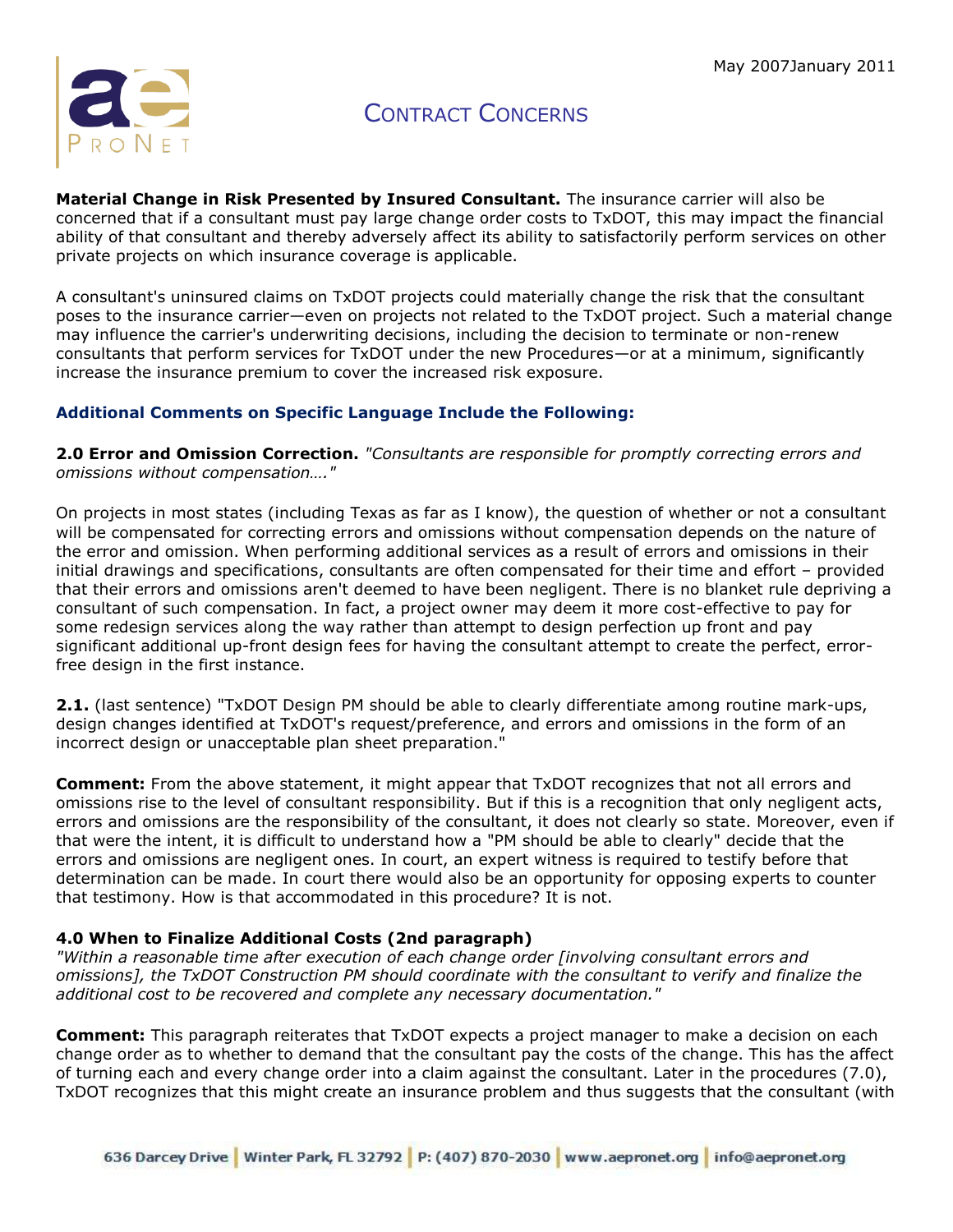

TxDOT consent) might want to aggregate the change orders into a single claim—apparently so as to meet deductible requirements. See my comments on that at section 7.0 below.

**4.1 Project Completion.** This section states that upon completion of the project, TxDOT is to review change orders and notify the consultant of the additional costs to be paid by the consultant. The consultant is given 30 days to request a meeting in response to that letter/notice. If the consultant fails to request a meeting, TxDOT proceeds to cost recovery procedures set forth in section 7.0 "Cost Recovery Procedures" and section 10 "Debt Collection."

**Comment:** There is never an opportunity in this process for the consultant or its insurance carrier to have due process and an opportunity to legally challenge its responsibility. There is a presumption of negligence and the consultant has no opportunity under this procedure to disprove that presumption.

**5.0 Contractor Claims Following Construction.** This section creates all the same issues as identified in paragraph 4, but is for a different point in time—contractor claims after construction has been completed instead of during construction.

### **7.0 Cost Recovery Procedures (2nd paragraph)**

*"The consultant may disagree with the determination of responsibility at the time of change order, at project completion, or during the processing of a contractor claim after construction. If there is a genuine disagreement, TxDOT should look for a way to resolve the disagreement through negotiation and compromise prior to initiating cost recovery procedures. The consultant cannot request Administrative Review [see 8.0] of the disagreement until after the initial notification letter [see 7.1]."*

*"The involvement of an insurance company is the consultant's decision, but the consideration of a deductible and number of occurrences per year may affect their preference for combining or staging payments related to one project. One total payment versus two or more separate payments may be preferred. Within reason, TxDOT should be flexible in considering options, if requested."*

**Comment:** Pursuant to the Claims provisions of the insurance policy, the consultant must not settle or compromise any claim without prior notice to the carrier. If the TxDOT determination of consultant responsibility for costs on a change order is considered a dispositive decision of error and omission, it would appear that every change order must be treated as a claim since it automatically results in a determination of responsibility by TxDOT.

This section is also troublesome because it appears to suggest that TxDOT and the consultant may cooperate to combine multiple claims arising out of multiple change orders into just one or two claims so as to avoid multiple deductibles. One can only imagine the arguments over whether these multiple change order occurrences—each with its own deductible since it is an individual claim—can be reduced to a single large claim as suggested by TxDOT with only a single deductible. Unless the change orders arise out of the same error and omission, there would be not basis for combining them into a single claim. The consultant and insurance carrier would instead have to address each as a separate claim as it is occurs.

### **7.1. Initial Notification Letter**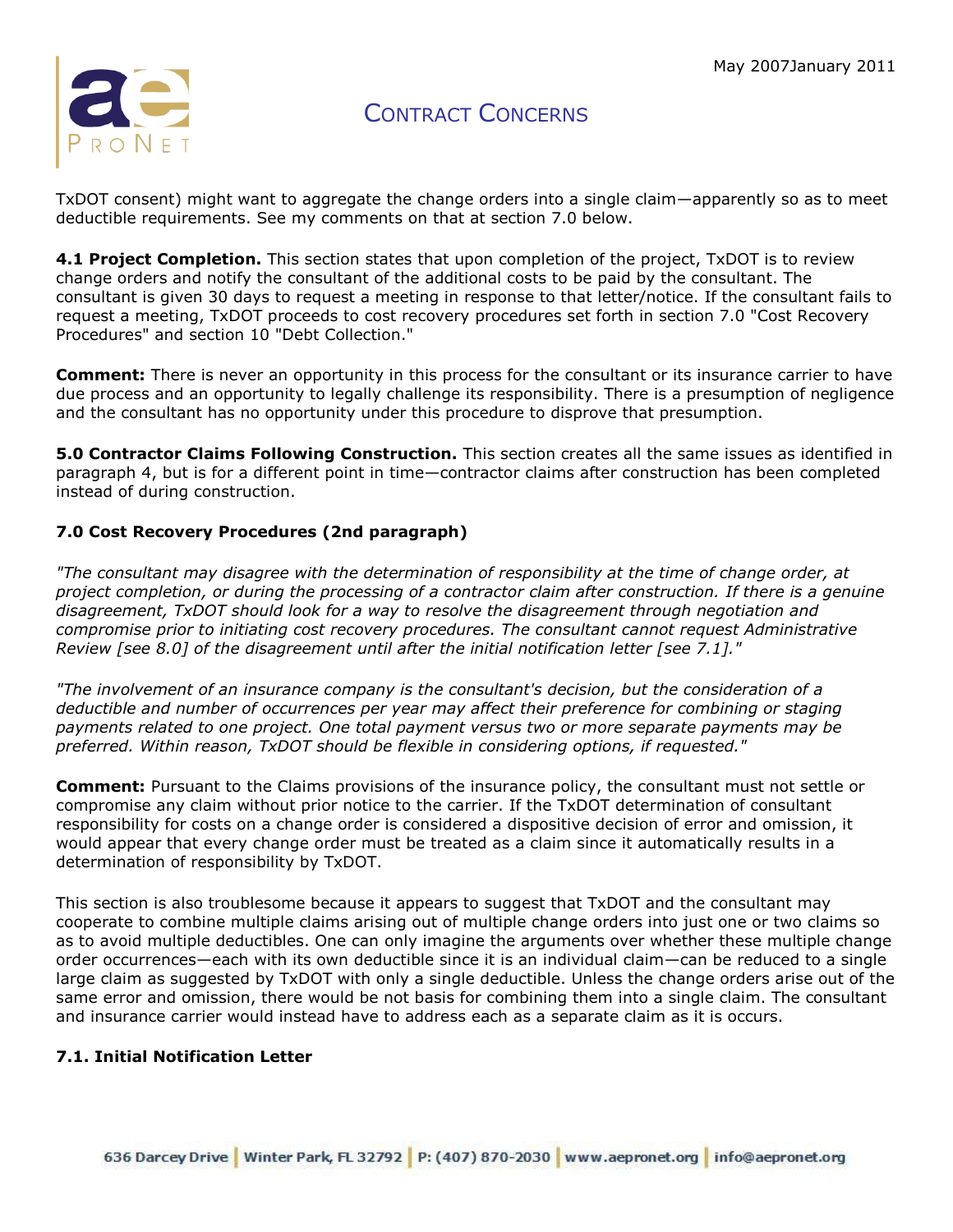

"The initial notification letter serves as the first formal request for payment indicating the consultant's liability for the identified debt."

"The letter should also indicate the following:

- Within 30 days of the date of the letter a response is required with:
	- o payment or
	- $\circ$  intent to pay with explanation of when the payment will be submitted or
	- $\circ$  written explanation of disagreement with request for Administrative Review
	- Payment is required in order to file a contract claim….
- If payment is not received, TxDOT will proceed to collect the debt according to 43 TAC 5.10 Collection of Debts.
- Specific Instructions on how to remit payment."

**Comment:** This "notification letter," being what the TxDOT calls the "first formal request for payment" might reasonably be deemed the "Claim" that the insured must provide to the carrier and that would require a response under the insurance policy. Failure of the consultant to submit within 30 days a "written explanation" and a "request for Administrative Review" could be deemed a breach of the duty to cooperate with the insurance carrier in defending a claim, and could cause forfeiture of the consultant's potential coverage under the policy.

This section is confusing in that it contains a bullet stating that "Payment is required in order to file a contract claim. The Texas Administrative Code defines a "Claim" as any "dispute" and not just as an affirmative demand by the consultant for compensation from the Department.Even if the language is to be restricted to apply only to affirmative consultant claims, however, the consultant is put at a major disadvantage if it has to first pay contractor's change order costs before it can recover its own final payment for professional fees.

### **8.0 Administrative Review**

This section, when read in conjunction with section 7.1.2, provides that the consultant may seek review of the initial notice letter by the "Assistant Executive Director of Engineering Operations."

**Comment:** It is not at all clear how the process works, but it appears that the request for review goes to the district office of TxDOT and that this office then involves the Design Division—Consultant Contract Office (DES-CCO). After the Assistant Executive Director makes a decision, the DES-CCO prepares a letter and sends it to the consultant. The procedures do not state whether the letter will contain any fact finding or legal opinions—but presumably not.

The letter issued by TxDOT gives the consultant only two options in the event that the decision is adverse to the consultant. The first option is to make payment immediately, and the second option is to respond with an intent to make payment on a payment plan. The section states "Payment is required in order to file a contract claim. Upon payment, a claim can be submitted to the TxDOT Contract Claim Committee according to the procedures set forth at 43 TAC 9.2 Contract Claim Procedure.

This language about making payment prior to being permitted to file a claim is the same as found at 7.1 "Initial Notification Letter" and remains confusing as to whether it means that the consultant cannot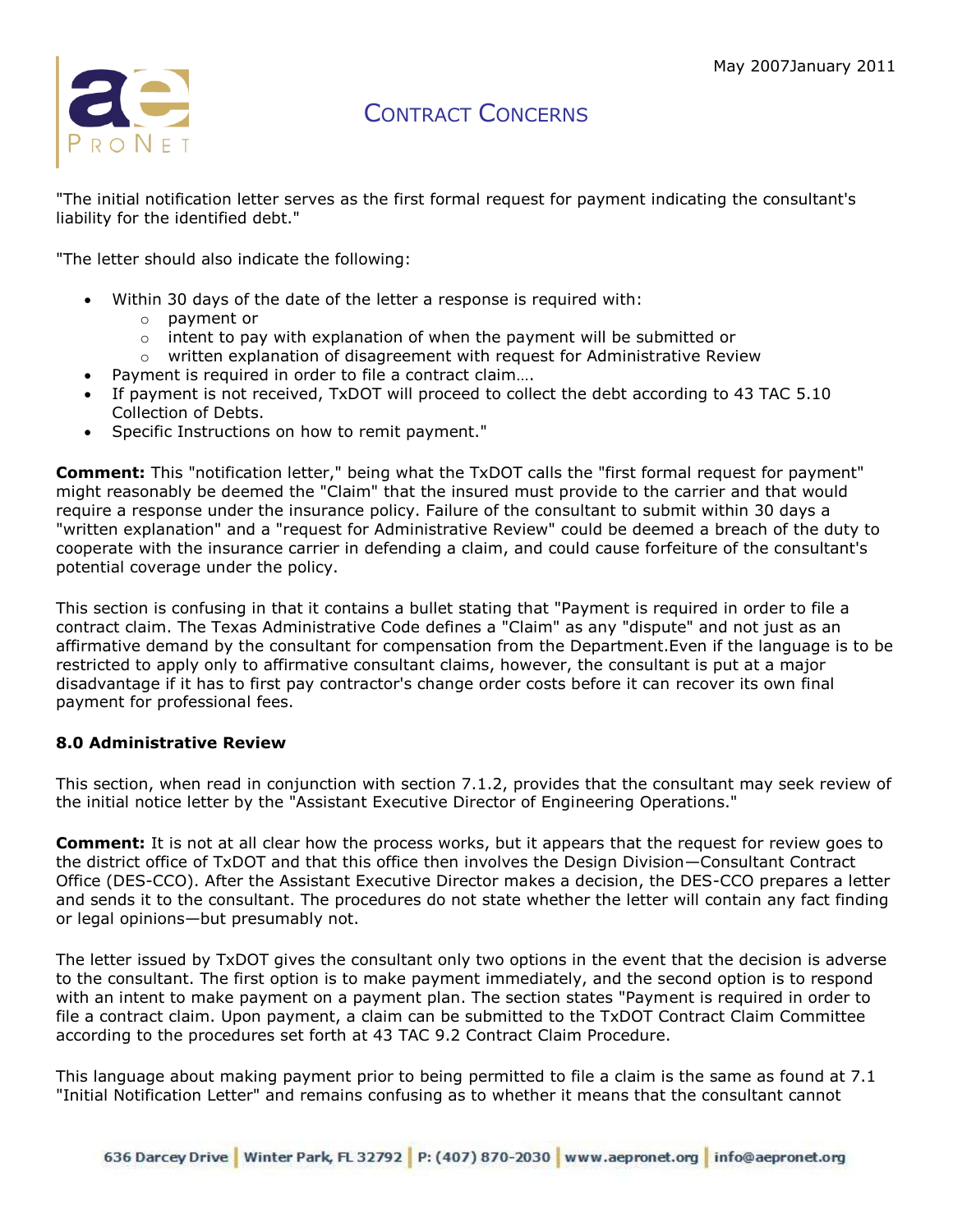

challenge the administrative decision that was issued by the AED without first paying the amount that the decision stated was due. See also 9.0 below.

#### **9.0 TxDOT Contract Claim Committee**

"In order to file a contract claim, the consultant must first pay the amount requested and proceed with submitting a claim to TxDOT…. Without payment, there can be no claim."

**Comment:** See my previous comment concerning this matter where it also appears at section 7.1 and 8.0.

#### **10.0 Collection of Debt**

This lengthy section of the procedures addresses how TxDOT is to prepare and send certified letters to the consultant, and initiate collection of the amount previously determined due, in the event that the consultant fails to pay the amount demanded.

**Comment:** Although the consultant could litigate to contest the debt collection, there appears to be no way to litigate the basic issue of whether the consultant's alleged acts, errors and omissions giving rise to the change order were negligent.

The pertinent section of the Texas Administrative Code, Title 43, Part 1, chapter 9 that is referenced in this procedure is located at:

#### [Title 43, Part 1, chapter 9](http://info.sos.state.tx.us/pls/pub/readtac$ext.TacPage?sl=R&app=9&p_dir=&p_rloc=&p_tloc=&p_ploc=&pg=1&p_tac=&ti=43&pt=1&ch=9&rl=2)

The procedures for a having a contested case heard by an Administrative Law Judge in Texas are set forth in Title 43, Part I, Chapter 1, Subchapter E, Rule 1.21, et seq. See:

#### [Title 43, Part I, Chapter 1, Subchapter E, Rule 1.21, et seq.](http://info.sos.state.tx.us/pls/pub/readtac$ext.TacPage?sl=T&app=9&p_dir=N&p_rloc=119113&p_tloc=&p_ploc=1&pg=7&p_tac=&ti=43&pt=1&ch=1&rl=2)

It appears that the party bringing the contract claim (i.e., the consultant) has the burden of proof to prove that the department decision was not only incorrect but was "based on fraud, misconduct, or such gross mistake as would imply bad faith or failure to exercise an honest judgment."

This is an extraordinarily high standard. It is essentially the same standard of review that a party must meet in order to get a court to overturn a decision by an arbitrator. What this means is that the consultant never has an opportunity to get a decision on the merits concerning whether it performed its services within the standard of care and therefore was not negligent. This also means that the E & O carriers never gets an opportunity to have a court determine whether the alleged act, error or omission was negligent and therefore covered under the professional liability policy. In the absence of such a determination, I do not understand how coverage for claims on TxDOT projects can be resolved.

**Conclusion:** For the reasons explained above, consultants need to understand that they may incur significant uninsured risks when performing professional services for TxDOT under the new Procedures. Insurance carriers that insure consultants performing services for TxDOT will need to be aware of the problems that they and their insureds may experience as a result of these new Procedures.